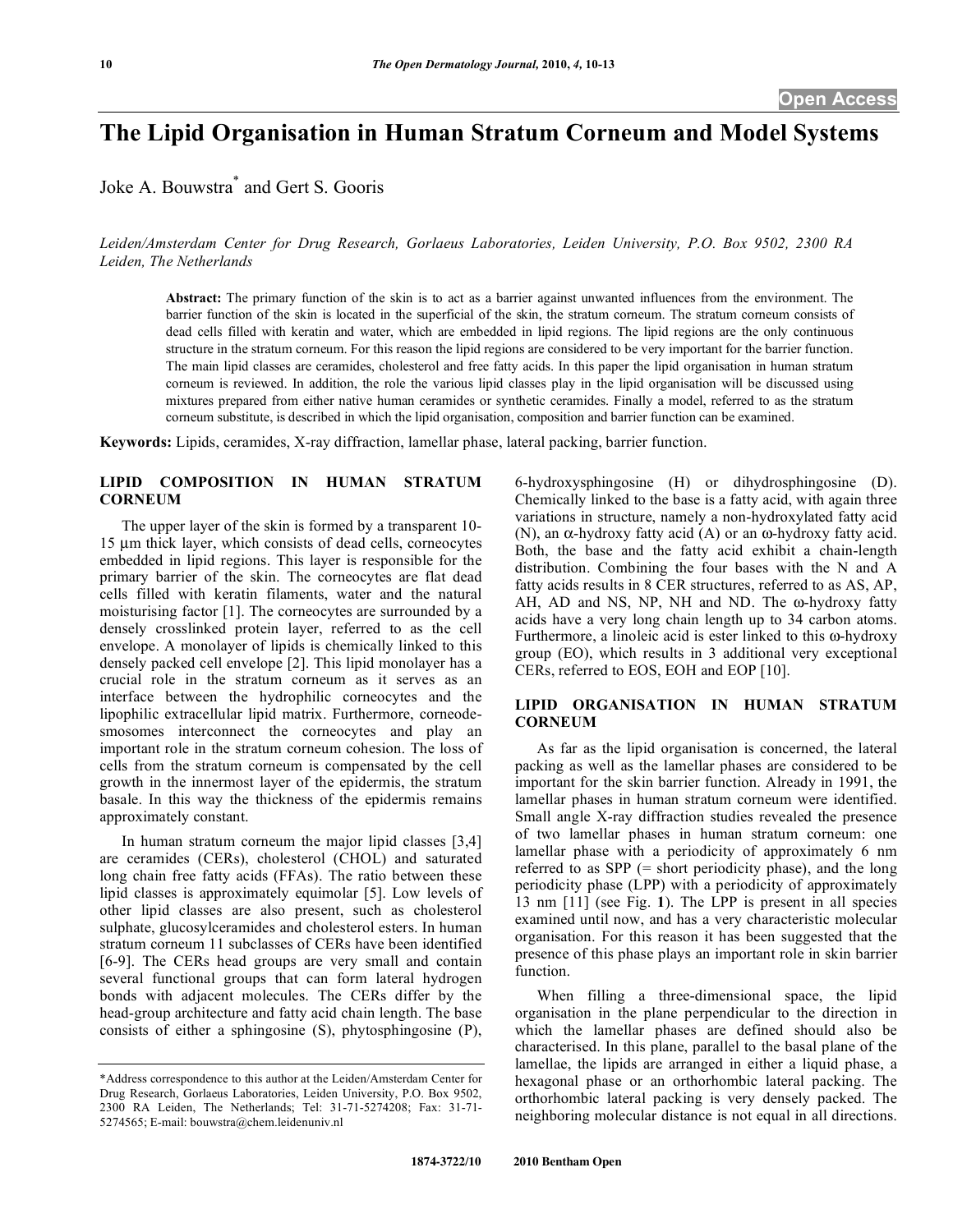

**Fig. (1).** A schematic drawing of the lamellar phases in human stratum corneum. Between the corneocytes the lipids are organised in two lamellar phases with repeat distances of 6 and 13 nm. However, these lamellar phases fill the three dimensional space only in one direction. In the plane perpendicular to the lamellar phases, another organisation can be identified, namely the lateral packing. This lateral packing is either liquid, hexagonal or orthorhombic. The orthorhombic lateral packing is dominantly present in human stratum corneum.

In one direction, the lipids are more densely packed, resulting in two strong diffraction rings at 0.37 and 0.41 nm spacing (see Fig. **1**).

 Wide angle X-ray diffraction studies revealed the presence of an orthorhombic lateral packing in human stratum corneum [12-14]. However, whether a hexagonal phase coexists with the orthorhombic lateral packing remained unclear, as the characteristic 0.41 nm spacing characteristic for the hexagonal phase is at the same position as the strong intensity ring in the diffraction patterns of the orthorhombic lateral packing. However, using electron diffraction single crystals are exposed to the electron beam, which makes it easier to distinguish the two phases. Electron diffraction revealed the presence of an hexagonal lateral packing [15, 16]. Studies performed as function of depth in stratum corneum showed that the hexagonal lateral packing is more prominently present in the top layers than in the deeper layers of human stratum corneum. The presence of an orthorhombic phase is also observed with infrared spectroscopy and indicates that the lipids within the lamellae are very densely packed [17]. Very recently it has been shown that there is a correlation in the degree the orthorhombic lateral packing is present in stratum corneum and the trans-epidermal water loss values [18]. The latter is a measure for the skin barrier. This demonstrates that the orthorhombic lateral packing plays indeed a role in the skin barrier function. It remained unclear whether a liquid phase

coexisted with the orthorhombic lateral packing, as the broad reflection of the liquid phase in the diffraction pattern was obscured by the reflections based on soft keratin present in the corneocytes. Frequently some CHOL phase separates from the lamellar phases [12, 13].

## **RELATION BETWEEN LIPID COMPOSITION AND ORGANISATION**

 Information on the relationship between lipid organization and lipid composition is of great importance to unravel the mechanism controlling the skin barrier function of normal and diseased skin. Due to the complexity of the native stratum corneum, it is impossible to modulate systematically lipid composition in the stratum corneum. Especially when one is interested in the relationship between lipid composition and lipid organisation, the use of lipid mixtures isolated from stratum corneum, offers an attractive alternative. In this paper we will focus on the phase behaviour studies performed with human CERs.

 When using isolated human CERs and CHOL only, the SPP and LPP with periodicities of 5.4 and 12.8 nm respectively, were formed in the lipid mixtures mimicking the lamellar phases in human stratum corneum already very closely (see Fig. **2**) [19]. This demonstrates that no proteins are required for the formation of these lamellar phases and that in the absence of FFA, the LPP is already formed. The lamellar phases remained unchanged over a wide range of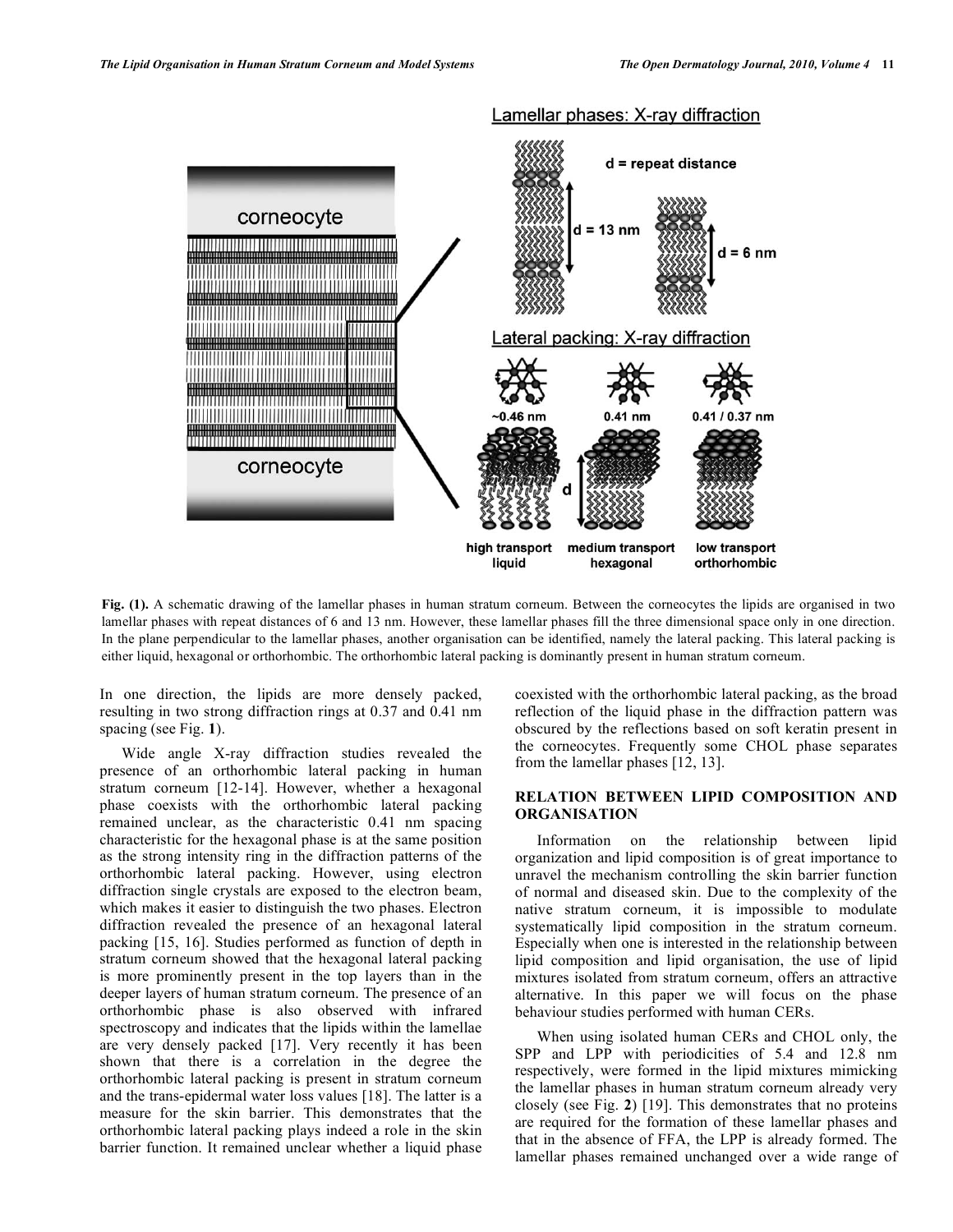CHOL:CER molar ratios (between 0.2 and 1). This indicates that the formation of the lamellar phases is insensitive towards changes in CHOL:CER molar ratio. At a CHOL:CER molar ratio higher than 0.6, the presence of crystalline CHOL is observed suggesting that the lamellae are already saturated with CHOL at this molar ratio. This demonstrates that in the *in vivo* situation a variation in CHOL:CER molar ratio will not lead to a substantial change in lipid phase behavior, but that CHOL will form separate crystalline domains when exceeding the amount necessary to saturate the lamellae. When focusing on the lateral packing, an orthorhombic packing is only formed in the presence of FFA. Furthermore, in the presence of FFA the LPP and SPP were present in the lipid mixtures with repeat distances of 13.0 and 5.5 nm, respectively, demonstrating that CHOL:CER:FFA mixture mimics closely the lipid organisation in intact human stratum corneum [19, 20]. When using short chain FFA with predominantly C16 and C18 chain length, no orthorhombic lateral packing was detected in CHOL:CER:FFA mixtures [21]. In the presence of long-chain FFAs, besides an orthorhombic also a liquid packing was formed in the lipid mixtures, as the broad reflection at 0.46 nm (indicative for a liquid phase) was clearly observed in the diffraction pattern.

# lipid composition and organisation



**Fig. (2).** The relationship between lipid composition and lipid organisation. CHOL and CER are very crucial for the formation of the two lamellar phases, while FFA induce the formation of an orthorhombic lateral packing.

 In diseased or dry skin often the lipid composition is different from that in healthy subjects. For example, the levels of EOS and NP are both reduced in stratum corneum of psoriasis skin [22], while the fatty acid levels in stratum corneum of lamellar ichthyosis skin is drastically diminished [23]. Consequently, the lipid organisation may also change: phase studies with lipid mixtures demonstrated that a reduction in EOS level reduces the formation of the LPP, while a reduction in FFA will decrease the population of lipids forming an orthorhombic lateral packing. These findings correlated excellently with *ex vivo* studies. In stratum corneum of lamellar ichthyosis patients the formation of an orthorhombic lateral packing is strongly reduced, while a reduction in EOS level in normal and dry stratum corneum is correlated with a reduction in the formation of the LPP [16, 24]. These results demonstrate that lipid mixtures prepared with isolated CER are an excellent tool to provide information on the relation between lipid organisation and composition relevant for the changes in lipid organisation of diseased skin.

#### **LIPID MIXTURES BASED ON SYNTHETIC CERs**

 In contrast to the previous investigation, in which solely mixtures prepared with isolated CERs with a variation in chain length were studied, in a more recent study [25] the lipid organisation in mixtures prepared with synthetic CERs with defined acyl chain length was examined. The CER included in these mixtures are EOS (C30), NS (C24), NP (C16 and C24), AS (C24) and AP (C24). The lipid organisation in equimolar mixtures of CHOL, synthetic CERs and FFAs closely resembles that in stratum corneum, as both LPP (12.2. nm) and SPP (5.4 nm) are present and the lateral packing of the lipids is orthorhombic. Interestingly, in these mixtures FFAs are required for proper lipid organisation, as only in their presence a dominant formation of the LPP could be detected. No data are available yet, whether in these mixtures CER and FFA participate in one orthorhombic lattice. This is of interest as a reduction in chain length variation often reduces the mixing properties. Very interestingly, the mixing properties of the synthetic CERs, CHOL, FFA mixtures mimicked closely that of mixtures prepared from isolated CERs, most probably due to the fatty acid chain length variation [26].

 As it is of interest not only to study the relation between lipid composition and organisation, but also the effect of lipid composition on the barrier function, a stratum corneum lipid membrane has been developed mimicking very closely the lipid organisation and orientation in stratum corneum. This lipid membrane is supported by a porous membrane, and is referred to as the stratum corneum substitute (SCS). The SCS is designed in such a way that after preparation it can be fixed in a flow-through diffusion cell to study its barrier properties (see Fig. **3A**). These properties were evaluated in a series of *in vitro* passive diffusion studies, using three structurally related compounds, namely paminobenzoic acid (PABA), ethyl-PABA and butyl-PABA. PABA is the most hydrophilic compound and its lipophilicity increases with increasing ester chain length. The diffusion profiles of all three model compounds across 12 m thick lipid membranes closely resemble those of human stratum corneum [27]. Exclusion of EOS from the lipid mixture revealed a reduced barrier function of the stratum corneum substitute, demonstrating that CER1 is not only very important for a proper skin lipid phase behaviour, but also for the skin barrier function (see Fig. **3B**). This indicates that the reduced barrier function in psoriatic and LI skin might partially be caused by a reduction in EOS in stratum corneum. In future we will use this excellent tool to study the relation between lipid organisation and lipid composition into more details to determine the role the various lipids play in the skin barrier function.

#### **CONCLUSIONS**

 Although impressive progress has been made in elucidating the lipid organisation in stratum corneum, essential information is still missing. For example the lipid lamellar organisation is still under debate as the localisation of the lipids within the LPP and SPP is not fully understood. Furthermore, only limited information is available on the